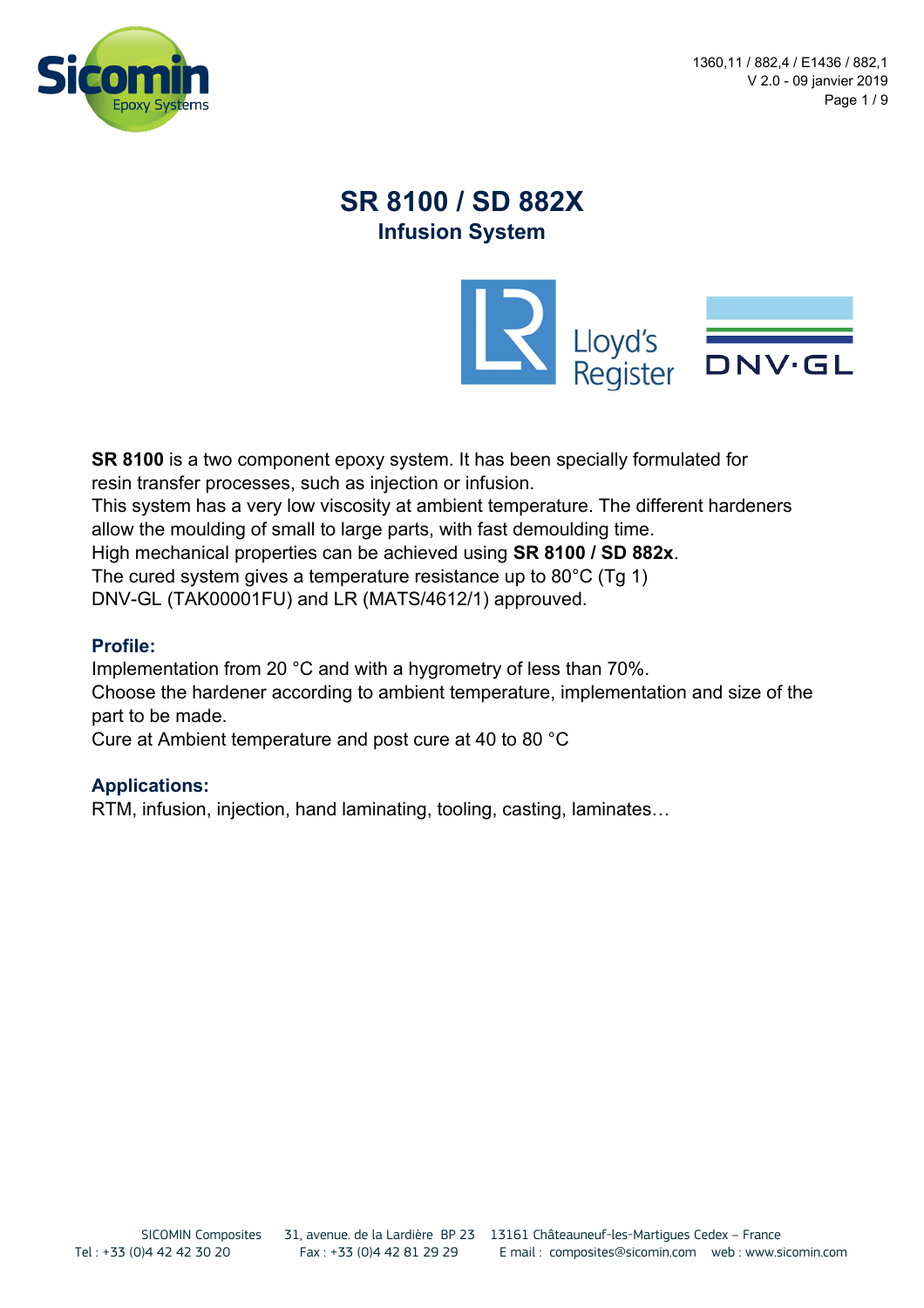

# **Epoxy resin SR 8100**

| Appearance<br>Color<br>Gardner color |                                                     | liquid<br>yellow<br>$\leq$ 2                                                     |
|--------------------------------------|-----------------------------------------------------|----------------------------------------------------------------------------------|
| Viscosity (mPa.s)                    | @ 15 °C<br>@ 20 °C<br>@ 25 °C<br>@ 30 °C<br>@ 40 °C | $2350 \pm 450$<br>$1250 \pm 250$<br>$765 \pm 155$<br>$475 \pm 95$<br>$NC \pm NC$ |
| Density                              | @ 20 °C                                             | 1,1580                                                                           |
| Refractive index                     | @ 25 °C                                             | $1,554 \pm 002$                                                                  |
| Storage (months)                     | @ Ta                                                | 24                                                                               |

# **Hardener(s)**

|                   |         | <b>SD 8824</b>  | <b>SD 8823</b>   | <b>SD 8822</b>  |
|-------------------|---------|-----------------|------------------|-----------------|
| Appearance        |         | liquid          | liquid           | liquid          |
| Color             |         | colourless      | light yellow     | colourless      |
| Gardner color     |         | $\leq 4$        | $\leq 3$         | $\leq 3$        |
| Reactivity level  |         | Standard        | Medium           | Slow            |
| Viscosity (mPa.s) | @ 15 °C | $7 \pm 2$       | $12 \pm 2$       | $26 \pm 5$      |
|                   | @ 20 °C | $6 \pm 2$       | $9 \pm 3$        | $20 \pm 4$      |
|                   | @ 25 °C | $5 \pm 2$       | $8 \pm 3$        | $16 \pm 3$      |
|                   | @ 30 °C | $4 \pm 2$       | $7 \pm 2$        | $13 \pm 3$      |
| Density           | @ 20 °C | 0,9440          | 0,9420           | 0,9370          |
| Refractive index  | @ 25 °C | $1,498 \pm 002$ | $1,4844 \pm 002$ | $1,471 \pm 002$ |
|                   |         |                 |                  |                 |
| Storage (months)  | $@$ Ta  | 24              | 24               | 24              |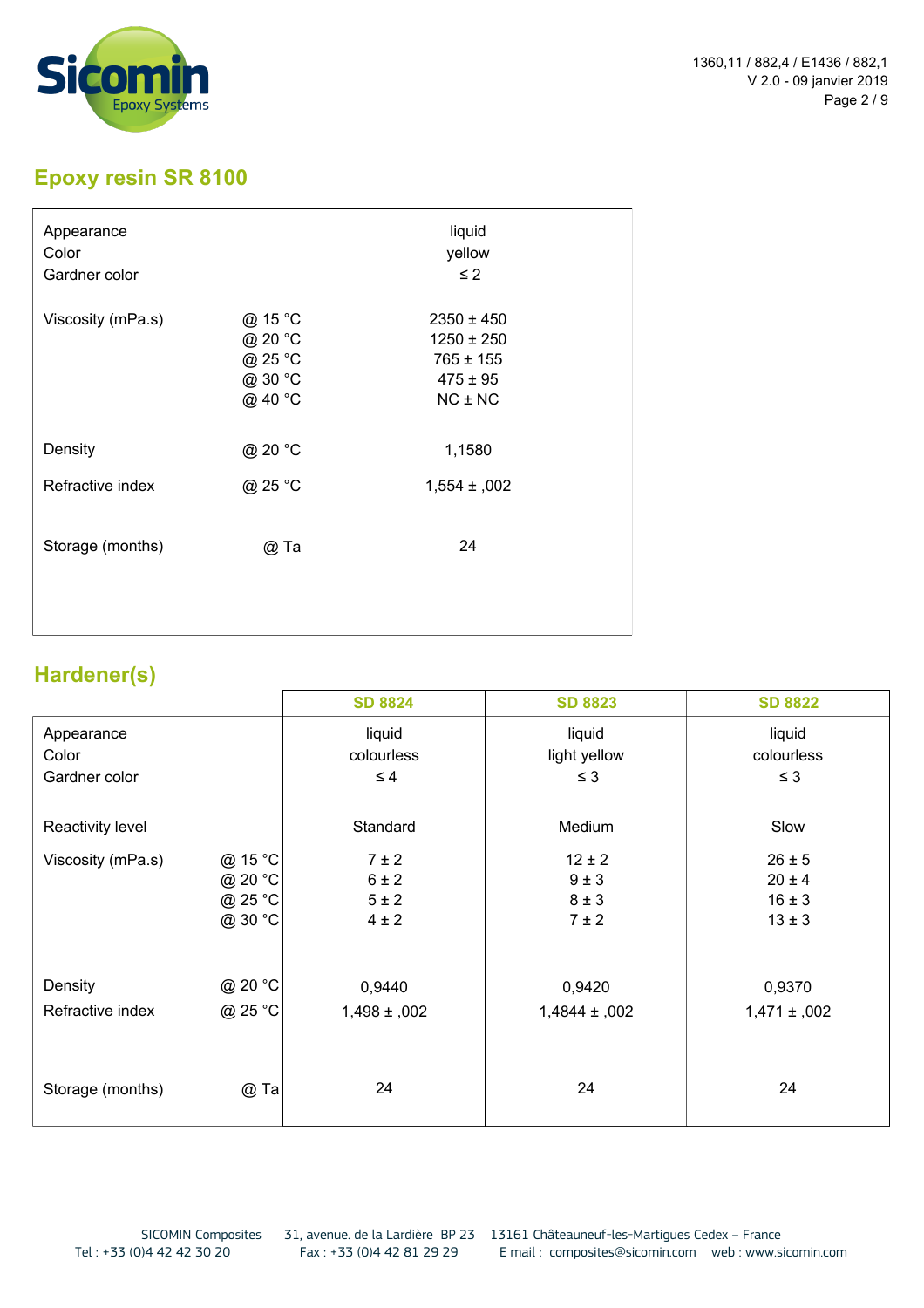

#### **Mixe(s) SR 8100 / SD 882X**

|                                               |           | <b>SD 8824</b> | <b>SD 8823</b> | <b>SD 8822</b> |
|-----------------------------------------------|-----------|----------------|----------------|----------------|
| Appearance                                    |           | liquid         | liquid         | liquid         |
| Color                                         |           | light yellow   | light yellow   | light yellow   |
| Mixing ratio                                  |           |                |                |                |
|                                               | By weight | 100/22         | 100/26         | 100/31         |
|                                               | By volume | 100/27         | 100/32         | 100/39         |
| Initial viscosity                             | @ 20 °C   | 300            | 340            | 390            |
| PP 50 mm / 10 s <sup>-1</sup> (mPa.s) @ 30 °C |           |                |                |                |
| Density                                       | @ 20 °C   |                |                |                |

### **Reactivity @ 20 °C on 500 g SR 8100 / SD 882X**

|                                     | <b>SD 8824</b> | <b>SD 8823</b> | <b>SD 8822</b> |
|-------------------------------------|----------------|----------------|----------------|
| Exothermic temperature (°C)         | 210            | 210            | 205            |
| Time to reach exothermic peak       | 87             | 125            | 210            |
| Time to reach 50 $^{\circ}$ C (min) | 81             | 115            | 188            |

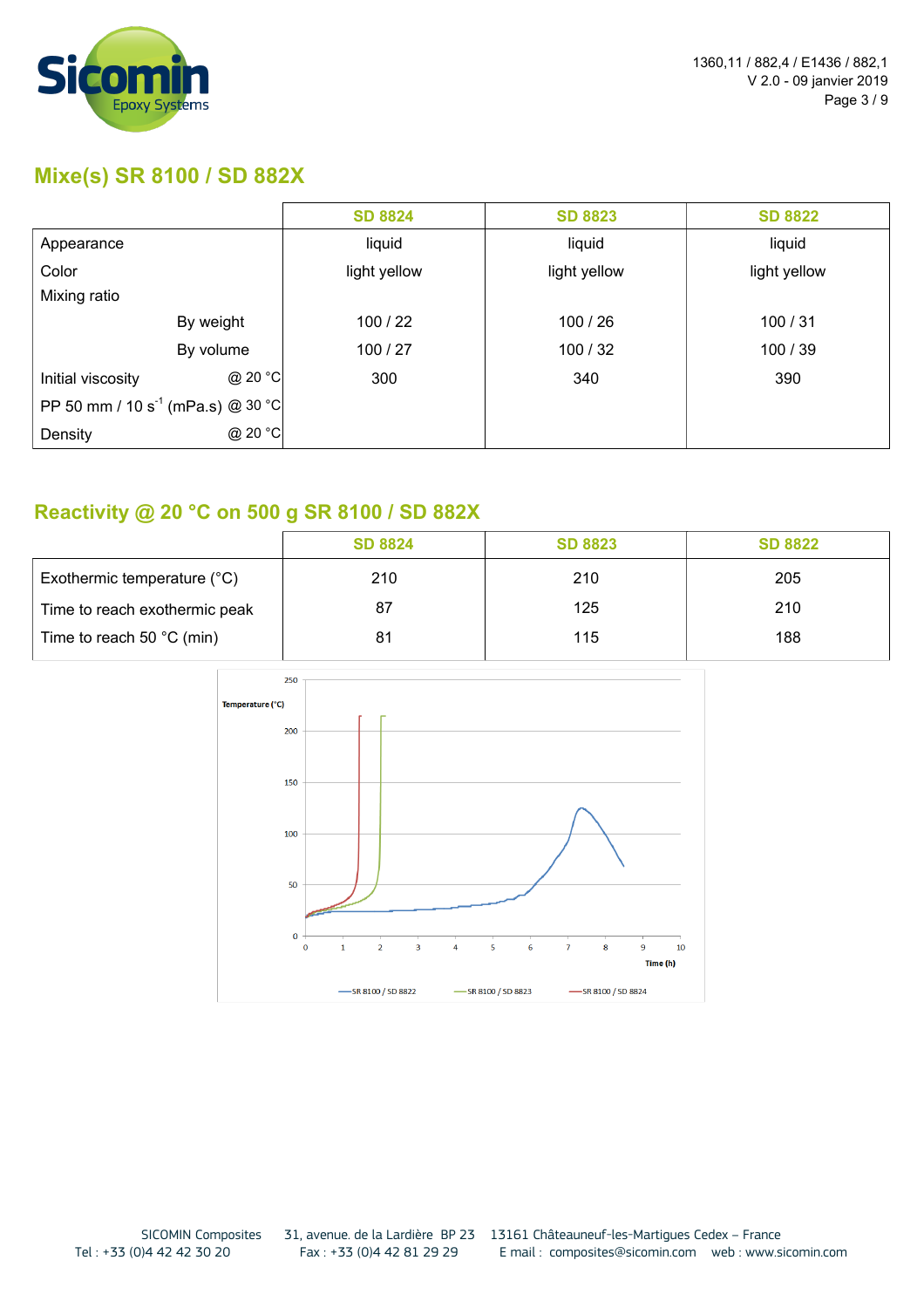

## **Reactivity @ 25 °C on 500 g SR 8100 / SD 882X**

|                                     | <b>SD 8824</b> | <b>SD 8823</b> | <b>SD 8822</b> |
|-------------------------------------|----------------|----------------|----------------|
| Exothermic temperature (°C)         | 210            | 210            | 210            |
| Time to reach exothermic peak       | 54             | 84             | 171            |
| Time to reach 50 $^{\circ}$ C (min) | 46             | 73             | 148            |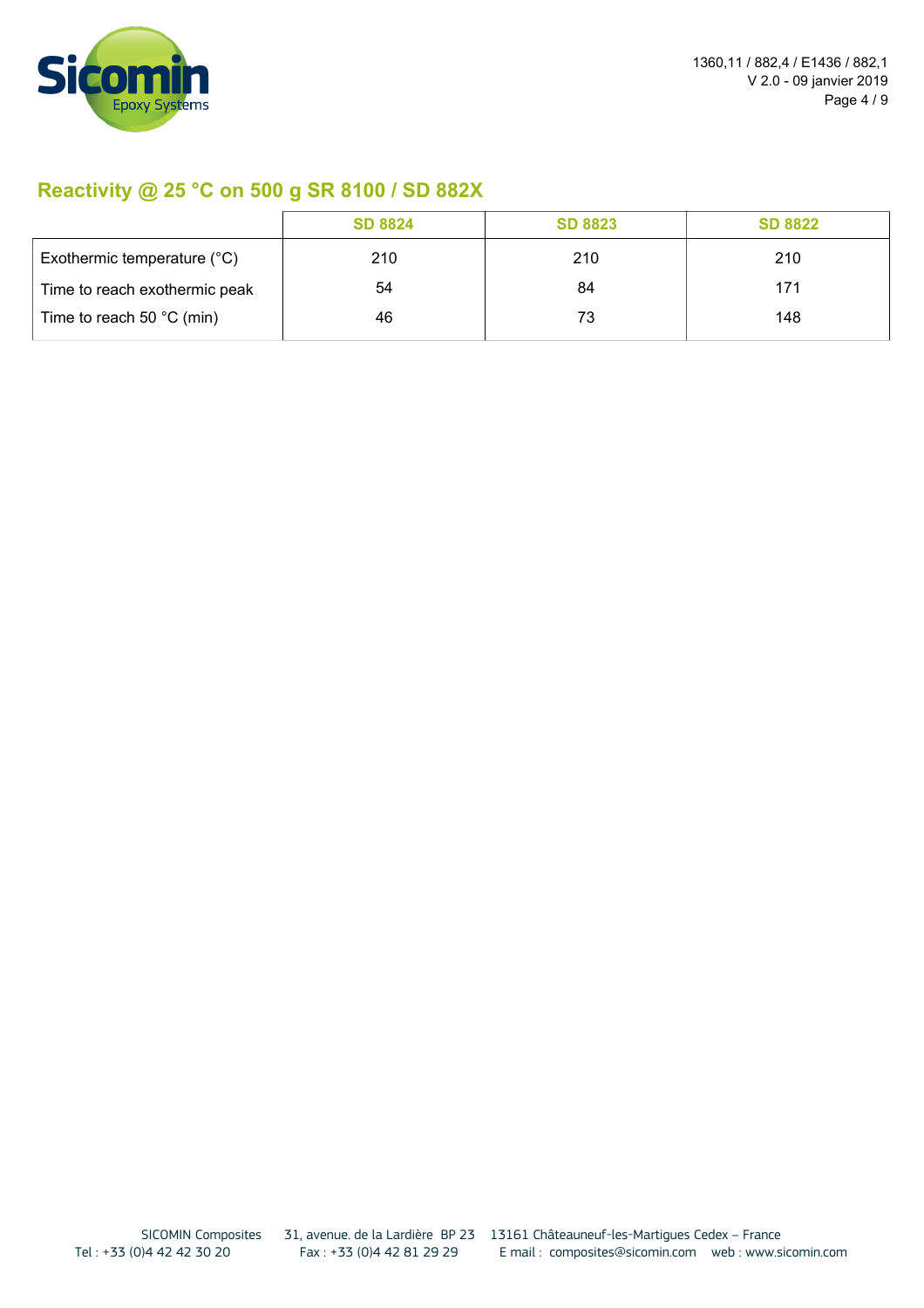



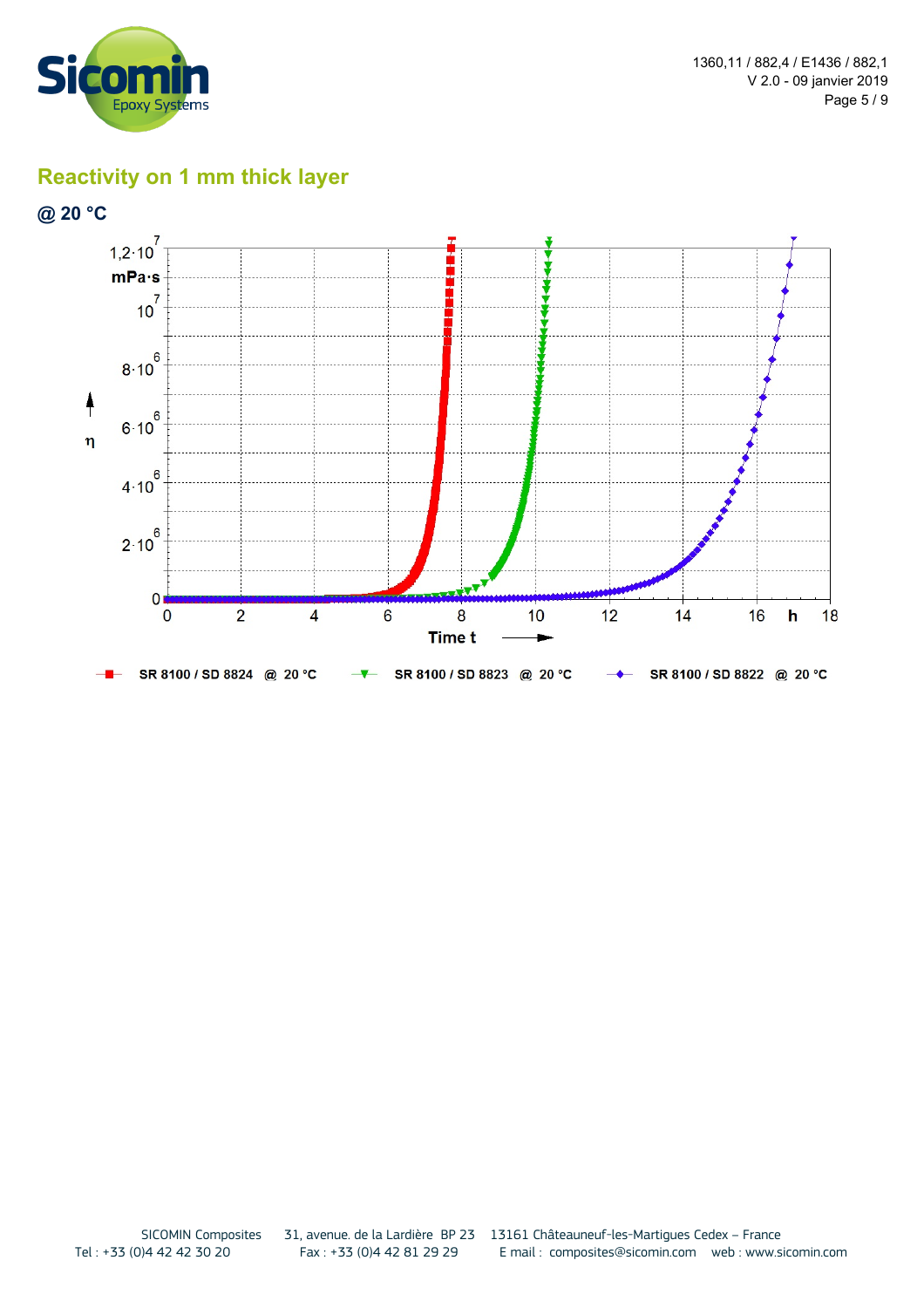







SICOMIN Composites 31, avenue. de la Lardière BP 23 13161 Châteauneuf-les-Martigues Cedex – France<br>Tel: +33 (0)4 42 81 29 29 E mail : composites@sicomin.com web : www.s E mail: composites@sicomin.com web : www.sicomin.com

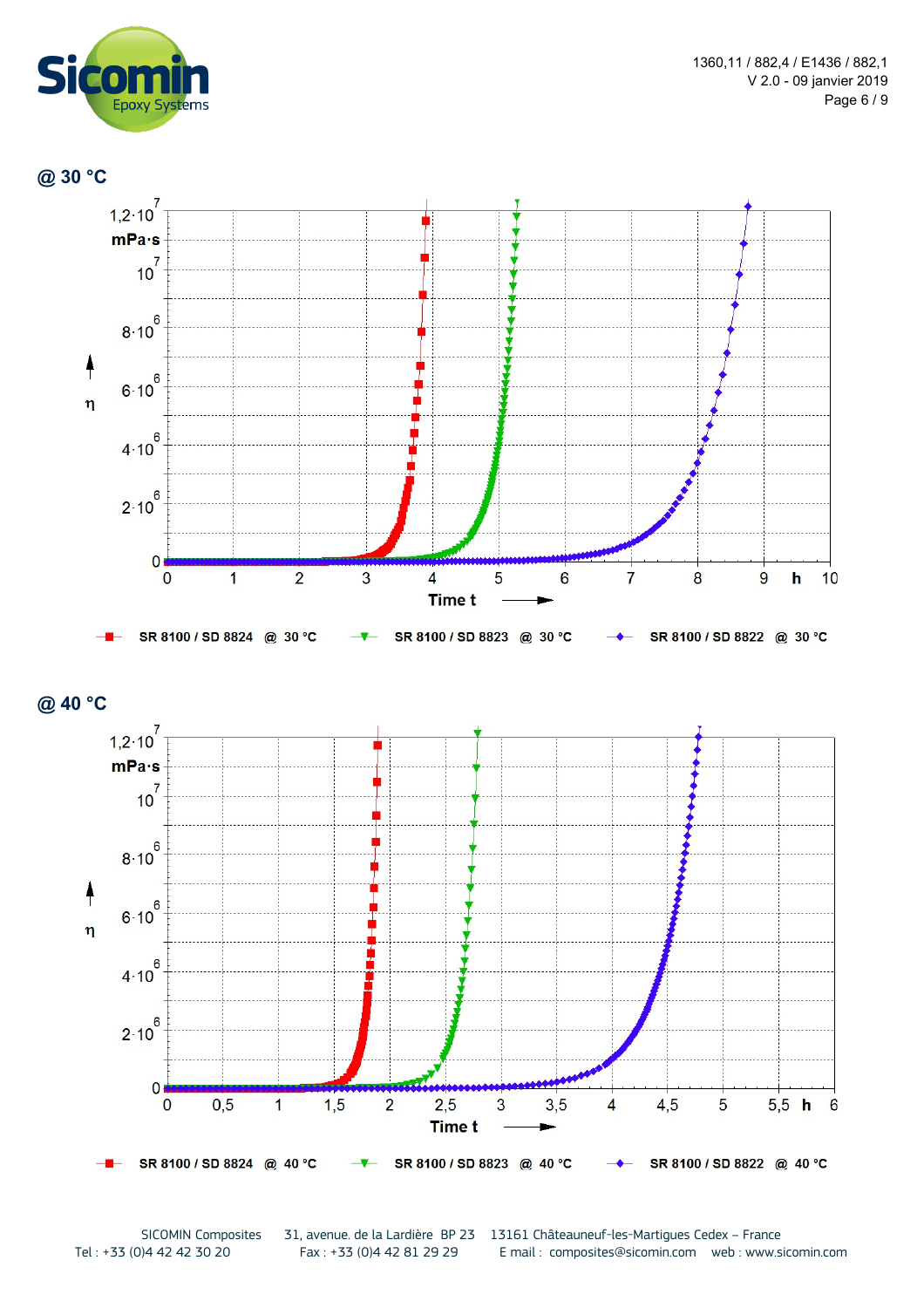

1360,11 / 882,4 / E1436 / 882,1 V 2.0 - 09 janvier 2019 Page 7 / 9

### **Mechanical properties on cast resin :**

|                               |                   | SR 8100 / SD 8824           |                             |                            | SR 8100 / SD 8823           |                             |                            |
|-------------------------------|-------------------|-----------------------------|-----------------------------|----------------------------|-----------------------------|-----------------------------|----------------------------|
| Curing cycles                 |                   | 24 h @ Ta +<br>24 h @ 40 °C | 24 h @ Ta +<br>16 h @ 60 °C | 24 h @ Ta +<br>8 h @ 80 °C | 24 h @ Ta +<br>24 h @ 40 °C | 24 h @ Ta +<br>16 h @ 60 °C | 24 h @ Ta +<br>8 h @ 80 °C |
| <b>Tensile</b>                |                   |                             |                             |                            |                             |                             |                            |
| <b>Modulus</b>                | N/mm <sup>2</sup> | 2 9 0 0                     | 2 8 5 0                     | 2800                       | 3 200                       | 2 9 0 0                     | 2 9 0 0                    |
| Maximum strength              | N/mm <sup>2</sup> | 60                          | 59                          | 65                         | 66                          | 74                          | 71                         |
| <b>Breaking Strength</b>      | N/mm <sup>2</sup> | 50                          | 50                          | 54                         | 66                          | 71                          | 66                         |
| Elongation at max strength    | $\%$              | 3,2                         | 3,9                         | 4,7                        | 2,6                         | 4,4                         | 4,7                        |
| Elongation at break           | $\frac{0}{0}$     | 3,8                         | 5,9                         | 9,3                        | 2,6                         | 5                           | 6,4                        |
| <b>Flexion</b>                |                   |                             |                             |                            |                             |                             |                            |
| Modulus                       | N/mm <sup>2</sup> | 3 0 0 0                     | 2850                        | 2800                       | 3 100                       | 3 0 0 0                     | 2 9 0 0                    |
| Maximum strength              | N/mm <sup>2</sup> | 108                         | 106                         | 104                        | 114                         | 117                         | 115                        |
| <b>Breaking Strength</b>      | N/mm <sup>2</sup> |                             |                             | 64                         | 51                          | 75                          | 81                         |
| Elongation at max strength    | $\%$              | 4,9                         | 5,7                         | 5,7                        | 4,6                         | 5,4                         | 5,8                        |
| Elongation at break           | $\%$              | 11,8                        | 12                          | 13,6                       | 15,2                        | 11,5                        | 11,1                       |
| <b>Shear</b>                  |                   |                             |                             |                            |                             |                             |                            |
| <b>Breaking Strength</b>      | N/mm <sup>2</sup> | 42                          | 43                          | 41                         | 47                          | 47                          | 46                         |
| Compression                   |                   |                             |                             |                            |                             |                             |                            |
| Modulus                       | N/mm <sup>2</sup> |                             |                             |                            |                             |                             |                            |
| Yield strength                | N/mm <sup>2</sup> | 90                          | 89                          | 86                         | 102                         | 99                          | 96                         |
| Offset compression yield      | $\%$              | 11,8                        | 15,9                        | 13,6                       | 12,6                        | 12,5                        | 13,2                       |
| <b>Charpy impact strength</b> |                   |                             |                             |                            |                             |                             |                            |
| Resilience                    | kJ/m <sup>2</sup> | 52                          | 52                          | 50                         | 97                          | 93                          | 55                         |
| <b>DSC glass transition</b>   |                   |                             |                             |                            |                             |                             |                            |
| TG1 onset                     | $^{\circ}C$       | 63                          | 74                          | 77                         | 64                          | 76                          | 88                         |
| TG1 max onset                 | $^{\circ}C$       |                             |                             | 80                         |                             |                             | 88                         |
| <b>DTMA glass transition</b>  |                   |                             |                             |                            |                             |                             |                            |
| TG tan delta                  | $^{\circ}C$       |                             |                             |                            |                             |                             |                            |
| TeiG onset G'                 | $^{\circ}C$       |                             |                             |                            |                             |                             |                            |
| TmG midpoint G'               | $^{\circ}C$       |                             |                             |                            |                             |                             |                            |
| <b>TefG</b> endpoint          | $^{\circ}C$       |                             |                             |                            |                             |                             |                            |
| TG peak G "                   | $^{\circ}C$       |                             |                             |                            |                             |                             |                            |
|                               |                   |                             |                             |                            |                             |                             |                            |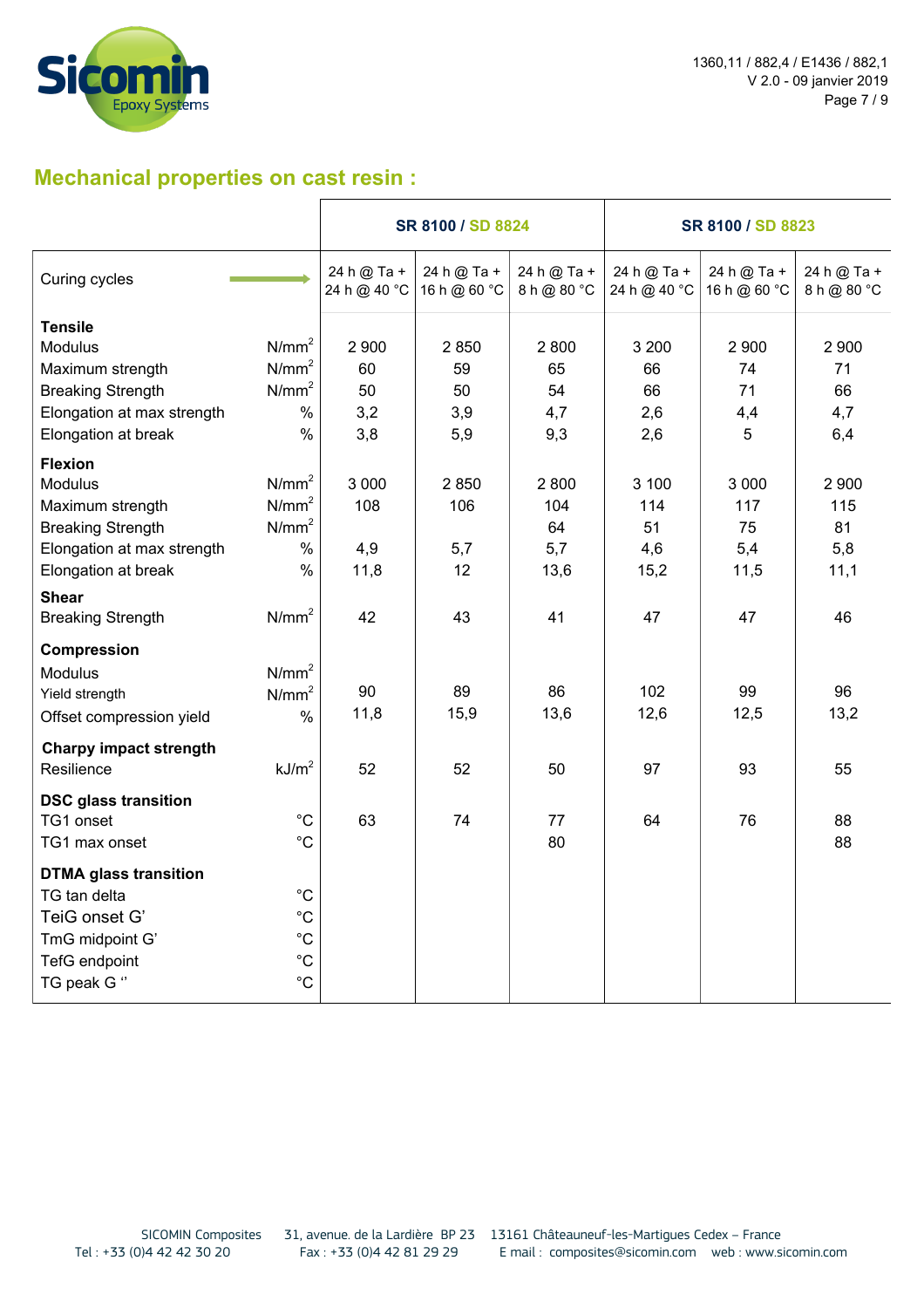

## **Mechanical properties on cast resin :**

|                               |                   |                             | SR 8100 / SD 8822           |                            |
|-------------------------------|-------------------|-----------------------------|-----------------------------|----------------------------|
| Curing cycles                 |                   | 24 h @ Ta +<br>24 h @ 40 °C | 24 h @ Ta +<br>16 h @ 60 °C | 24 h @ Ta +<br>8 h @ 80 °C |
| <b>Tensile</b>                |                   |                             |                             |                            |
| <b>Modulus</b>                | N/mm <sup>2</sup> | 3 0 0 0                     | 2850                        | 2800                       |
| Maximum strength              | $N/mm^2$          | 70                          | 71                          | 73                         |
| <b>Breaking Strength</b>      | $N/mm^2$          | 63                          | 4,1                         | 70                         |
| Elongation at max strength    | %                 | 3,3                         | 6,1                         | 5,3                        |
| Elongation at break           | $\frac{0}{0}$     | 3,8                         | 5,5                         | 6,3                        |
| <b>Flexion</b>                |                   |                             |                             |                            |
| <b>Modulus</b>                | N/mm <sup>2</sup> | 3400                        | 3 0 5 0                     | 2800                       |
| Maximum strength              | N/mm <sup>2</sup> | 115                         | 120                         | 119                        |
| <b>Breaking Strength</b>      | $N/mm^2$          |                             |                             |                            |
| Elongation at max strength    | $\%$              | 3,9                         | 5,6                         | 6,2                        |
| Elongation at break           | $\%$              | 5,8                         | 9                           | 9,3                        |
| <b>Shear</b>                  |                   |                             |                             |                            |
| <b>Breaking Strength</b>      | N/mm <sup>2</sup> | 47                          | 47                          | 46                         |
| <b>Compression</b>            |                   |                             |                             |                            |
| <b>Modulus</b>                | N/mm <sup>2</sup> |                             |                             |                            |
| Yield strength                | N/mm <sup>2</sup> | 112                         | 111                         | 105                        |
| Offset compression yield      | $\%$              | 9,8                         | 9,7                         | 7,9                        |
| <b>Charpy impact strength</b> |                   |                             |                             |                            |
| Resilience                    | kJ/m <sup>2</sup> | 26                          | 35                          | 26                         |
| <b>DSC glass transition</b>   |                   |                             |                             |                            |
| TG1 onset                     | $^{\circ}C$       | 68                          | 85                          | 88                         |
| TG1 max onset                 | $^{\circ}C$       |                             |                             | 90                         |
| <b>DTMA glass transition</b>  |                   |                             |                             |                            |
| TG tan delta                  | $^{\circ}C$       |                             |                             |                            |
| TeiG onset G'                 | $^{\circ}C$       |                             |                             |                            |
| TmG midpoint G'               | $^{\circ}C$       |                             |                             |                            |
| <b>TefG</b> endpoint          | $^{\circ}C$       |                             |                             |                            |
| TG peak G "                   | $^{\circ}C$       |                             |                             |                            |
|                               |                   |                             |                             |                            |